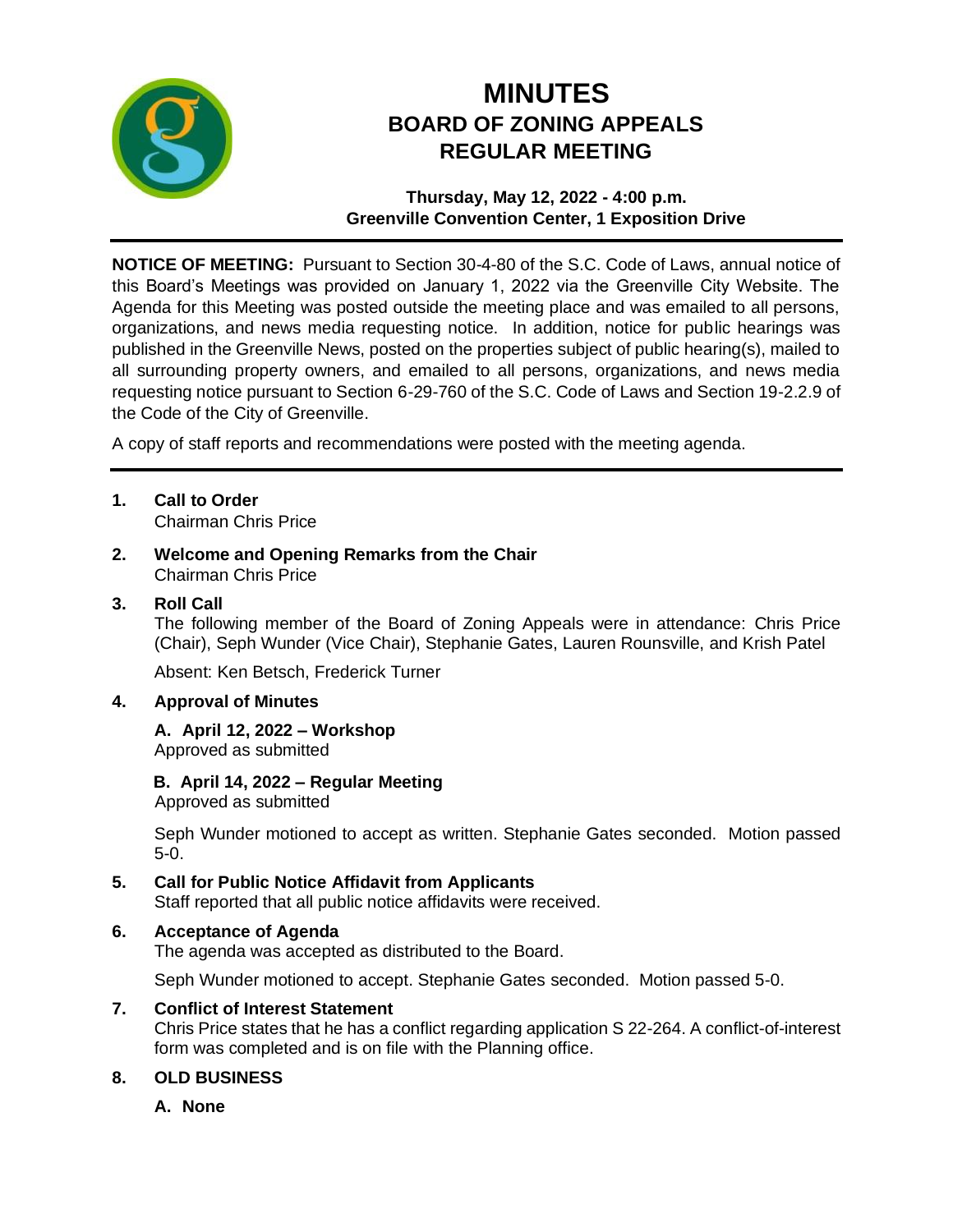#### **9. NEW BUSINESS**

#### **A. S 22-206**

Application by Hutton Development (Anel Sinanagic) for a **SPECIAL EXCEPTION** to establish an 'Automobile wash' use in a C-3, Regional commercial district at **1046 N PLEASANTBURG DR** (TM# 028000-01-00301)

*(Presented by Senior Development Planner Ross Zelenske)*

• Chairman Price notes that in the staff recommended approval conditions, the applicant should be revised to reflect the proposed tenant.

#### Applicant Presentation

*Anel Sinanagic, 736 Cherry Street, Chattanooga, TN (Hutton Development)*

• In response to the earlier comment by the Board, clarified that the tenant will be Mod Wash, LLC.

*Daniel Esteban, 43 Timrod Way, Greenville (Stantec)*

• Provided information on the discussion with SCDOT regarding street access as well as information on the amount of noise the use will create.

#### Public Comments

- *Marianne Wunderlin, 17 Rivoli Lane, Greenville*
	- o Spoke of concerns with the proposal due to traffic this project would create. She stated that the "enter and exit" that is proposed would be a nightmare.
- *Michael Hawkins, 2402 E North Street, Greenville (Hawk 2402, LLC owner of adjacent property)*
	- o Spoke adversely of the proposal and the use of the property. He stated that his property has an easement that this project is proposing to use as its only entrance.
		- The Board asked for clarification on where the easement runs on the property and what that entrance on his property is used for?
			- Mr. Hawkins responded that it was a service access and also for the fire department to access the rear of the shopping center.
- *Charlotte Rigby, 5 Micasa Court, Greenville*
	- o Spoke against the project. She asked what the traffic count is predicted to be with this addition and for the Board to consider the difficulty it causes the shopping center.

#### Applicant Rebuttal

The Applicant discussed the traffic count and explained that the use of this site did not require a traffic study per City Traffic Engineering. An initial traffic study on the afternoon peak of the traffic count was completed and it was under the 100-trip count requiring the traffic study. The Applicant also discussed the easement, explaining the DOT limitations and that it was the only access to the property and is needed for the use.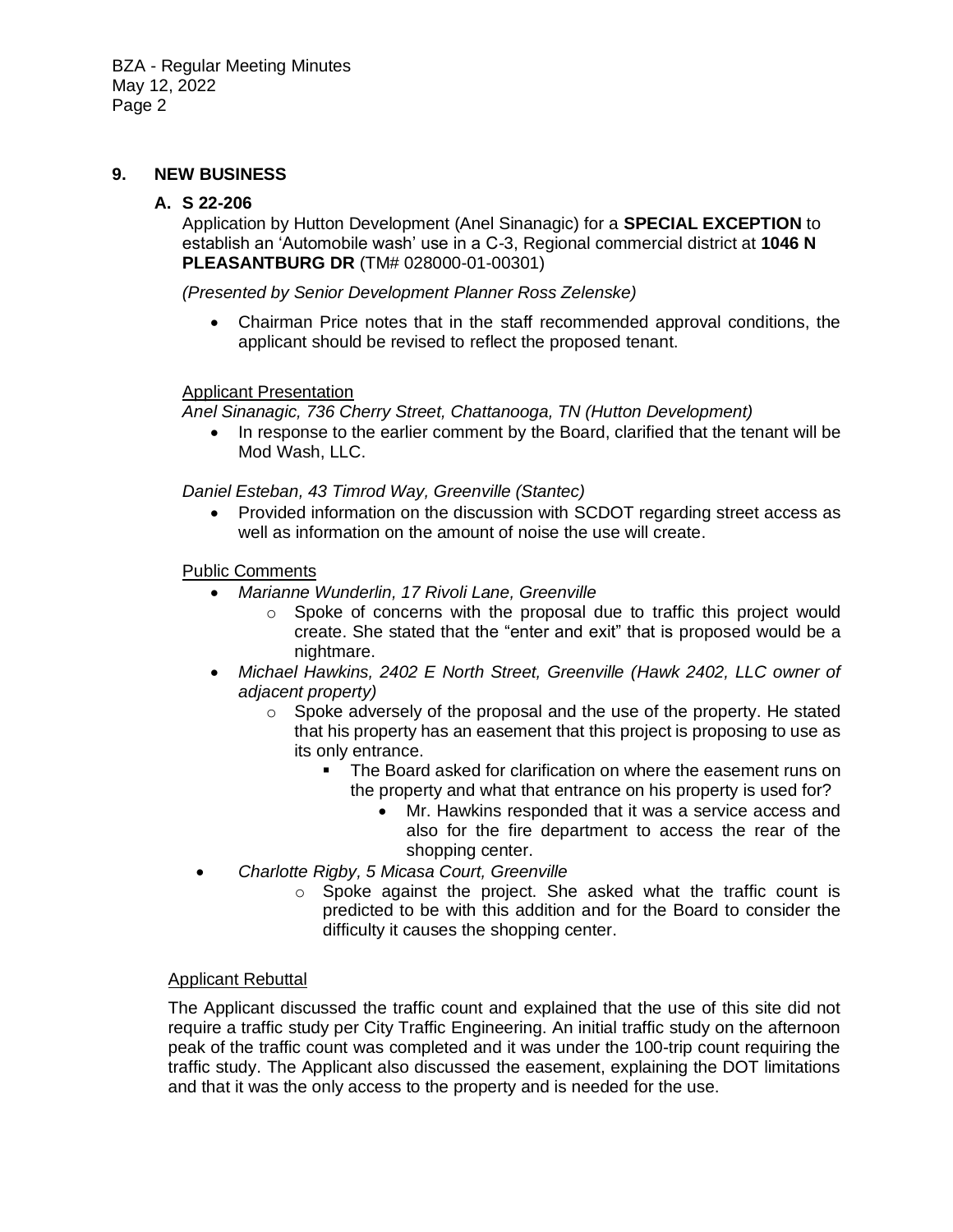#### Board Discussion

**\*Motion: Seph Wunder moved to approve the special exception request S 22-206 with conditions based on the findings that use is consistent with the Comprehensive Plan, the use is consistent with use-specific standards, the use is compatible with surrounding lands, and that the use does not have substantial adverse impacts. Conditions include:** 

- **1. The Special Exception Permit is limited to the Applicant, Mod Wash LLC, and is not transferrable.**
- **2. The use of the property shall substantially conform to the testimony of the applicant and the content of the application. Approval of this application does not constitute building and site approvals for the use. The provided architectural and civil plans will be reviewed for full compliance with the nonresidential design standards during the administrative permitting process.**
- **3. A copy of the special exception permit shall be maintained on the premises with other related inspection, licensing, and occupancy information.**
- **4. The Applicant shall take measures to ensure that noise associated with the use will comply with the City's noise ordinance.**
- **5. The Applicant shall work with Planning and Traffic Engineering staff to improve the traffic pattern of the site, in particular the entrance location, to mitigate potential queuing issues that could block access to the site. Vehicular access shall only be permitted from the existing shared driveway at the southern end of the site that connects to North Pleasantburg Drive. Consideration for greater connectivity with the adjacent property (TM# 028000-01-00325) shall also be explored.**

**Second by Stephanie Gates.**

**The motion passes by a vote of 5-0.**

**B. S 22-263** *Applicant has withdrawn this application*

Application by Hutton Greenville Old Airport SC LT, LLC (William Runge) for a **SPECIAL EXCEPTION** to establish an 'Automobile wash' use in a S-1, Service district at **516 HAYWOOD RD** (TM# 028400-02-01308 and 028400-02-01310)

Due to a conflict of interest on New Business Item C, Chris Price steps out.

**C. S 22-264**

Application by Franklin Real Estate Development (Kurt Wallenborn) for a **SPECIAL EXCEPTION** to establish an 'Office' use in a RM-2, Single-and multi-family residential district at **107 E PARK AV** (TM# 003400-02-01903)

*(Presented by Senior Development Planner Ross Zelenske)*

Applicant Presentation

*Kurt Wallenborn, 107 East Park Avenue*

• Presented project and offered to answer questions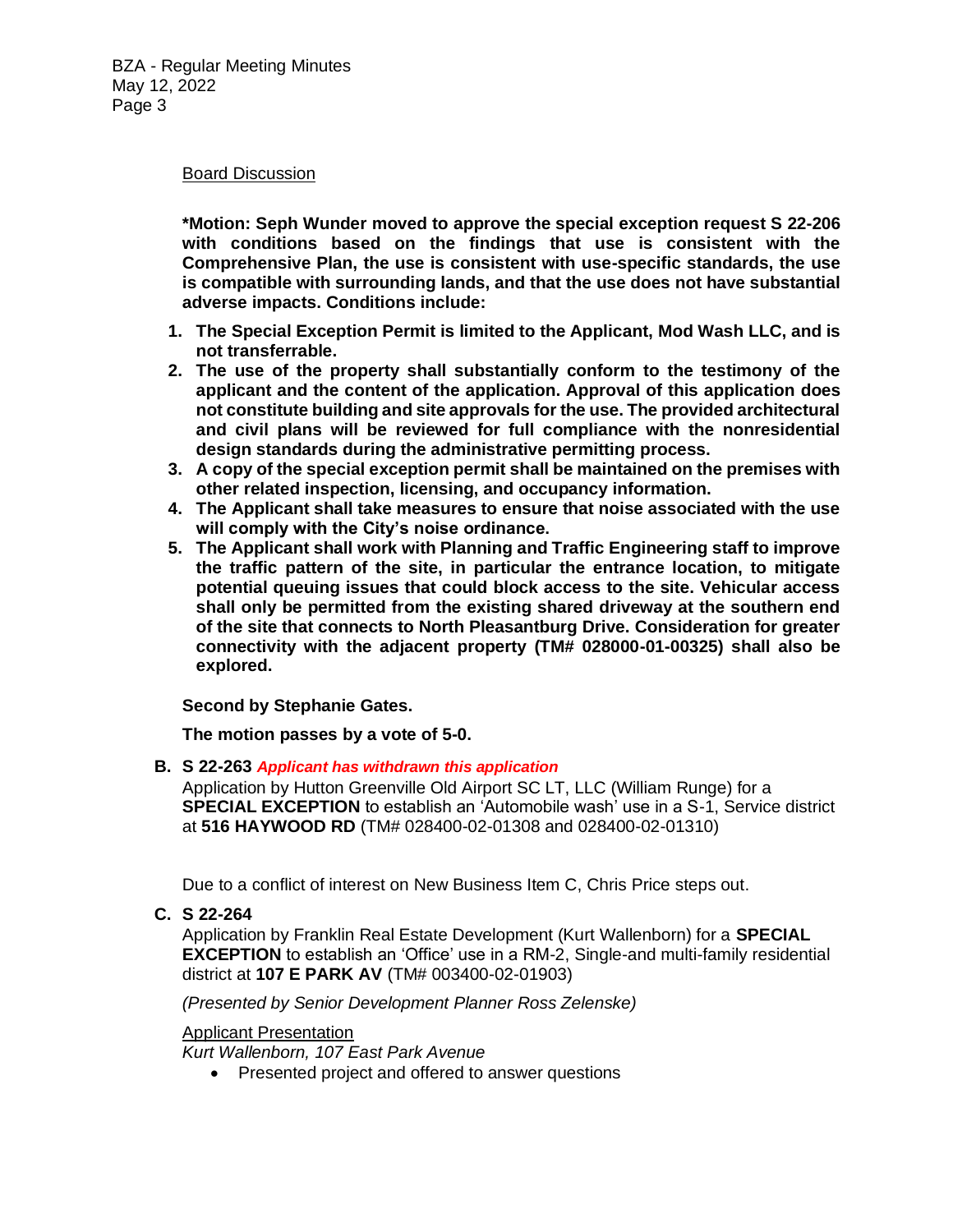BZA - Regular Meeting Minutes May 12, 2022 Page 4

Public Comments

- *Deidre Lee, 314 Welling Circle, Greenville*
	- o Asked why does this application have to become before the Board of Zoning Appeals?
		- The Board responds by explaining the purpose and process for special exceptions.
- *Joe Farmer, 207 Alpine Way, Greenville*
	- o Spoke in opposition of the project. He stated that this request should be considered commercial creep. He stated that it was a historic residence and prefers to keep it as residence and that he opposes the encroachment of office spaces into residential areas.

#### Applicant Rebuttal

The Applicant responded that their architect has worked to preserve the historic value of the property with the proposed addition. He also noted that several of their employees walk to the office, rather than drive.

#### Board Discussion

Board asks for clarification from staff on the request, should the request be denied by the Board.

• Staff confirms this property has already had a special exception for the office use, from 1988, and that the request was only for an expansion of such use. A denial would only prohibit expansion of the existing office use.

**\*Motion: Stephanie Gates moved to approve special exception request S 22-264 with conditions based on the findings that use is consistent with the Comprehensive Plan, the use is consistent with use-specific standards, the use is compatible with surrounding lands, and that the use does not have substantial adverse impacts. Conditions include:** 

- **1. The use of the property shall substantially conform to the testimony of the applicant and the content of the application.**
- **2. Any future expansion of the office use shall require approval by the Board of Zoning Appeals.**

#### **Second by Lauren Rounsville.**

#### **The motion passed by a vote of 4-0.**

Chris Price rejoined meeting.

#### **10. Other Business**

#### **A. Staff update on current planning projects.**

*(Presented by Principal Development Planner Kristopher Kurjiaka)*

#### **11. Adjournment**

The meeting adjourned at 5:12 p.m.